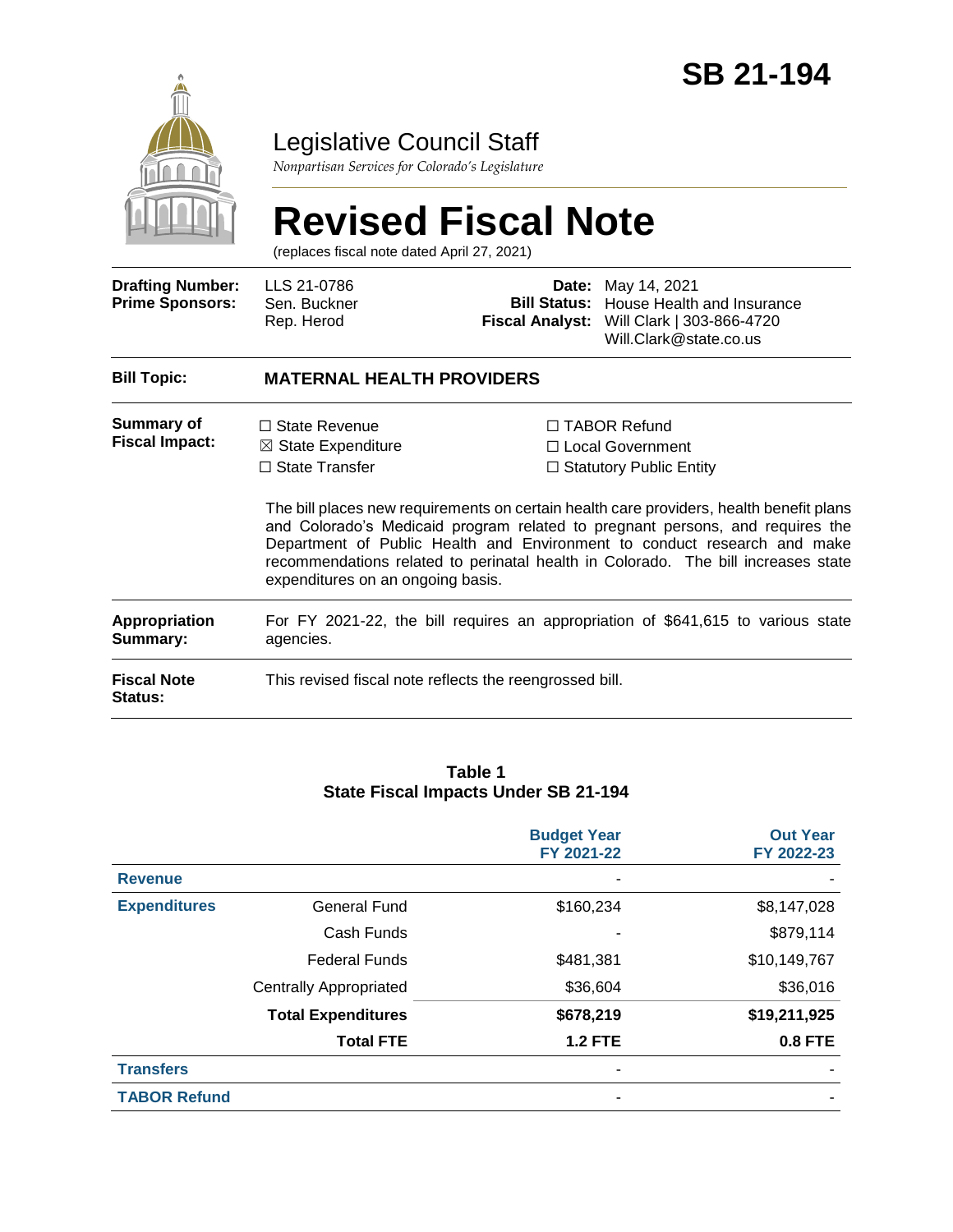## Page 2<br>May 14, 2021 **SB 21-194**

#### **Summary of Legislation**

The bill places new requirements on health providers and insurers, expands public health insurance coverage, and implements other initiatives related to maternal and perinatal health. These provisions are described below.

**Required coverage and services.** The bill requires that insurers offering health benefit plans in Colorado, including the Department of Health Care Policy and Financing (HCPF), to reimburse participating providers for healthcare services related to labor and delivery in a manner that promotes high-quality, cost-effective care and prevents risk in subsequent pregnancies; and does not discriminate based on the type of provider or facility. The bill also requires licensed labor and delivery service providers to accept transfers from a home or birthing center, and that birth certificate worksheet forms include a field that designates where a pregnant person intended to give birth at the onset of their labor.

**Extension of postpartum services under Medicaid / CHP+.** The bill allows a person who was eligible for all pregnancy-related and postpartum services, under Colorado's Medicaid Program and the Children's Basic Health Plan (CHP+) for 60 days following pregnancy, to remain continuously eligible for all services under the program for the 12-month postpartum period if permissible under federal law. It requires HCPF to seek any plan amendments necessary to implement the new benefit, which is subject to the receipt of federal financial participation. If these conditions are met, benefits must be extended no later than July 1, 2022.

**Colorado Maternal Mortality Review Committee.** The bill makes several changes related to the Maternal Mortality Review Committee, which is housed in the CDPHE. These changes include a redefinition of health facility, and allowing committee reports to be distributed to these health facilities and the Health Equity Commission. The bill also requires the committee to incorporate input and feedback from interested and affected stakeholders, with a focus on persons who are pregnant or in the postpartum period, and their families, and incorporate input from multidisciplinary non-profit and community-based organizations that represent or provide support or advocacy to persons who are pregnant or in the postpartum period, with a focus on persons from racial and ethnic minority groups.

The bill further requires the committee to make recommendations to improve collection and public reporting of maternal health data from hospitals, health systems, midwifery practices and birthing centers, including:

- data on race and ethnicity correlated with conditions and outcomes;
- disability correlated with conditions and outcomes;
- uptake of trainings on bias, racism, or discrimination;
- incidents of disrespect or mistreatment of a pregnant person; and,
- data collected through stories from pregnant and postpartum persons and their family members, with a focus on the experiences of marginalized groups include persons of racial and ethnic minorities.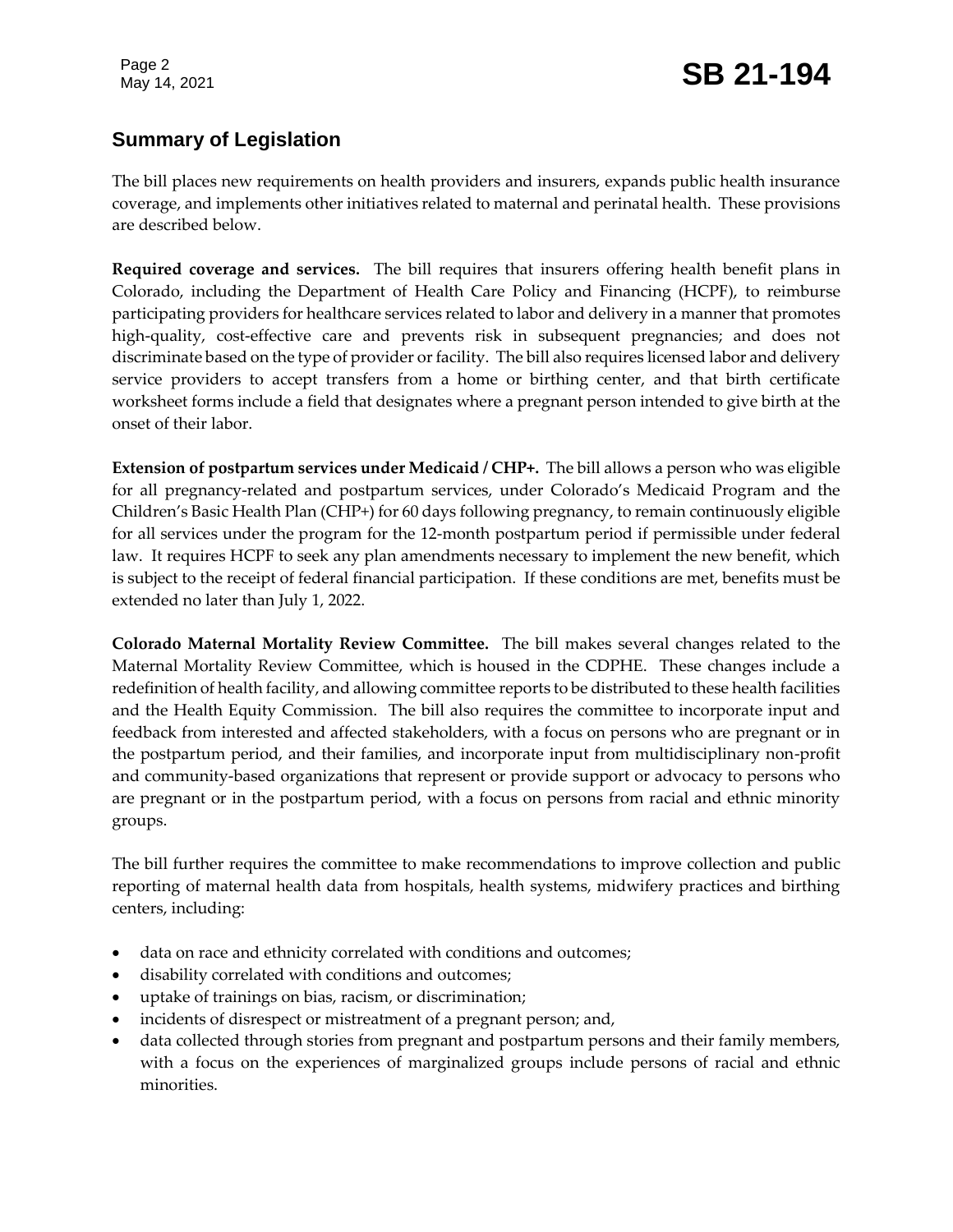The bill requires the committee to study the use of research evidence in policies related to the perinatal period in Colorado using the implementation science framework, which incorporates methods for promoting integration of research findings and evidence into healthcare policy and practice. CDPHE may contract with a third-party to meet this requirement.

#### **Background**

**Insurance plans.** The provisions of this bill apply to health insurance plans that are subject to state regulation. There are three primary markets that are subject to state regulation: the individual, small-group, and large-group markets, with the exception of self-insured employers. About one million Coloradans receive health insurance through such plans. Except for the HCPF-administered plans specifically mentioned in the bill, the bill requirements do not apply to Medicare, Medicaid, military plans, or self-insured employer-based health plans, which are regulated by the federal government.

**Medicaid and other HCPF programs for pregnant women.** Currently, pregnant persons in low-income families qualify for various types of coverage for postpartum services, which are overseen by HCPF. Pregnant persons with incomes up to 185 percent of the federal poverty level are eligible for Medicaid and HCPF receives a 65 percent federal match for this population. Individuals receive 60 days of postpartum services, at which point, they are either re-determined as eligible under another eligibility category or disenrolled from Medicaid.

The CHP+ is also operated by HCPF and provides insurance to pregnant persons in low-income families (up to 260 percent of the federal poverty level) who do not qualify for Medicaid and do not have private insurance. The program provides 60 days of postpartum services.

**Maternal Mortality Prevention Program.** The Maternal Mortality Prevention Program in the CPDHE administers the Maternal Mortality Review Committee. The CDPHE submitted the first Maternal Mortality Review Committee report to the General Assembly with recommendations on reducing maternal mortality and improving maternal health equity on July 1, 2020, and must continue to do so every three years, with the next report due on July 1, 2023.

**Health Equity Commission.** The Health Equity Commission was created to serve as an advisor to the Office of Health Equity on relevant issues, specifically focusing on data collection, aligning resources, education, and capacity building for the CDPHE, local health programs, and communitybased organizations, and promoting workforce diversity. The Health Equity Commission provides equity-related recommendations to implement across programs, proposes policies to support improved health outcomes for communities experiencing health disparities, and provides feedback on strategies to engage affected populations.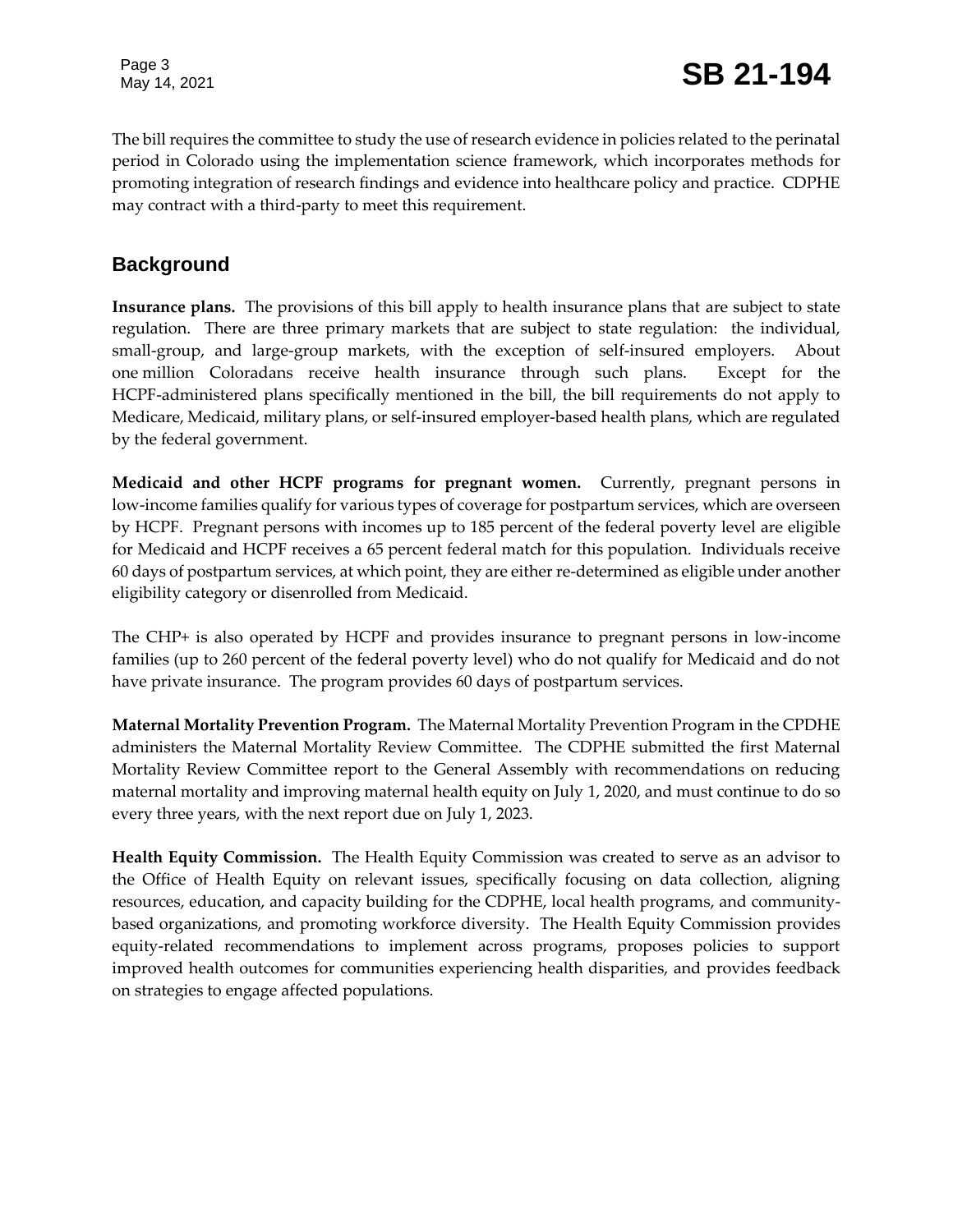### Page 4<br>May 14, 2021 **SB 21-194**

#### **Assumptions**

For the Medicaid program, this fiscal note assumes that 23,759 persons who give birth while on Medicaid will receive an additional two months of coverage as a result of this bill, as currently the average number of covered months for a member after giving birth is 10 months. For CHP+, it is assumed that 1,368 persons who do not otherwise become eligible for Medicaid after the 60 days of postpartum CHP coverage will receive an additional 10 months of postpartum coverage as a result of the bill. This fiscal note also assumes that per member, per month costs for this additional coverage will be \$301, and that HCPF will get federal approval to extend postpartum coverage, as required by the bill, in time to implement the change by July 1, 2022.

#### **State Expenditures**

The bill increases state expenditures by \$678,219 and 1.2 FTE in FY 2021-22 and by \$19.2 million and 0.8 FTE in FY 2022-23, as shown in Table 2 and discussed below.

| <b>Cost Components</b>                                                                                      | FY 2021-22                                            | FY 2022-23                                                      |
|-------------------------------------------------------------------------------------------------------------|-------------------------------------------------------|-----------------------------------------------------------------|
| Department of Health Care Policy and Finance                                                                |                                                       |                                                                 |
| <b>Personal Services</b>                                                                                    | \$47,855                                              |                                                                 |
| <b>Operating Expenses</b>                                                                                   | \$1,080                                               |                                                                 |
| <b>Capital Outlay Costs</b>                                                                                 | \$6,200                                               |                                                                 |
| CBMS Programming (OIT)                                                                                      | \$291,732                                             |                                                                 |
| MMIS Programming (HCPF)                                                                                     | \$212,505                                             |                                                                 |
| Expanded Coverage (Medicaid)                                                                                |                                                       | \$14,946,549                                                    |
| Expanded Coverage (CHP)                                                                                     |                                                       | \$4,117,680                                                     |
| Centrally Appropriated Costs <sup>1</sup>                                                                   | \$11,330                                              |                                                                 |
| FTE - Personal Services                                                                                     | 0.7 FTE                                               |                                                                 |
| <b>HCPF Subtotal</b><br>General Fund<br>Cash Funds<br><b>Federal Funds</b><br><b>Centrally Appropriated</b> | \$570,702<br>\$77,991<br>\$0<br>\$481,381<br>\$11,330 | \$19,064,229<br>\$8,035,348<br>\$879,114<br>\$10,149,767<br>\$0 |

#### **Table 2 Expenditures Under SB 21-194**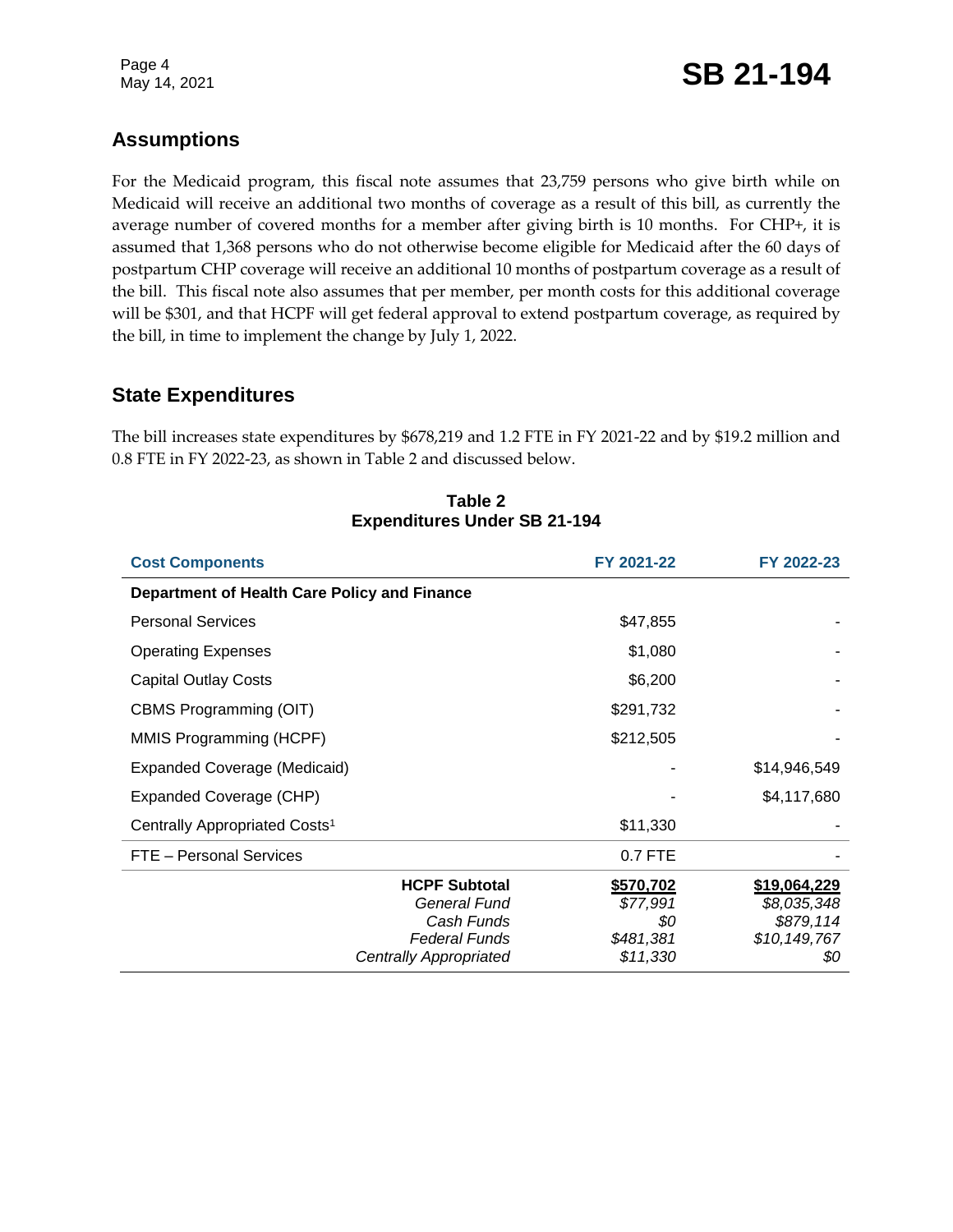| <b>Cost Components</b>                             |                  | FY 2021-22     | FY 2022-23     |
|----------------------------------------------------|------------------|----------------|----------------|
| <b>Department of Public Health and Environment</b> |                  |                |                |
| <b>Personal Services</b>                           |                  | \$37,733       | \$56,600       |
| <b>Operating Expenses</b>                          |                  | \$810          | \$1,080        |
| <b>Capital Outlay Costs</b>                        |                  | \$6,200        |                |
| <b>Research Contractor</b>                         |                  | \$37,500       | \$50,000       |
| Legislative Report Translation                     |                  |                | \$4,000        |
| Centrally Appropriated Costs <sup>1</sup>          |                  | \$25,274       | \$36,016       |
| FTE - Personal Services                            |                  | 0.5 FTE        | 0.8 FTE        |
| <b>CDPHE Subtotal</b>                              |                  | \$107,517      | \$147,696      |
|                                                    | <b>Total</b>     | \$678,219      | \$19,211,925   |
|                                                    | <b>Total FTE</b> | <b>1.2 FTE</b> | <b>0.8 FTE</b> |

**Table 2 Expenditures Under SB 21-194 (Cont.)**

<sup>1</sup>*Centrally appropriated costs are not included in the bill's appropriation.*

**Department of Health Care Policy and Financing.** Expenditures in HCPF will increase by \$570,702 and 0.7 FTE in FY 2021-22, and \$19.1 million FY 2022-23.

- *Staffing costs.* HCPF will require a temporary 0.7 FTE in FY 2021-22, which is adjusted to account for the General Fund paydate shift and a presumed effective date of October 1, 2021. The position will provide support to the Family Planning Team, which will have an increase in workload to amend the state plan, negotiate with the federal Centers for Medicare and Medicaid Services, and authorize the new population. These staffing costs are eligible for a 50 percent federal match.
- *Expanded coverage.* Based on the newly eligible populations, expected number of additional months of coverage, and a start date of July 1, 2022, highlighted in the Assumptions section above, expanded postpartum coverage will increase costs in HCPF by \$14.9 million in FY 2022-23 for Medicaid, and \$4.1 million in FY 2022-23 for the Children's Health Plan. A 50 percent federal match is assumed for Medicaid costs, and a 65 percent match is assumed for CHP+.
- *CBMS and MMIS programming.* The bill will require changes to the state's benefit management systems, the Colorado Benefits Management System (CBMS) and Medicaid Management Information System (MMIS), to ensure that the systems can identify, determine eligibility and report out on the newly covered population and related expenditures under the bill. HCPF will have one-time costs in FY 2021-22 of \$291,732 for CBMS programming and \$212,505 for MMIS programming, which is assumed to be eligible for a 90 percent federal match. Funding for CBMS programming changes must be reappropriated to the Office of Information Technology.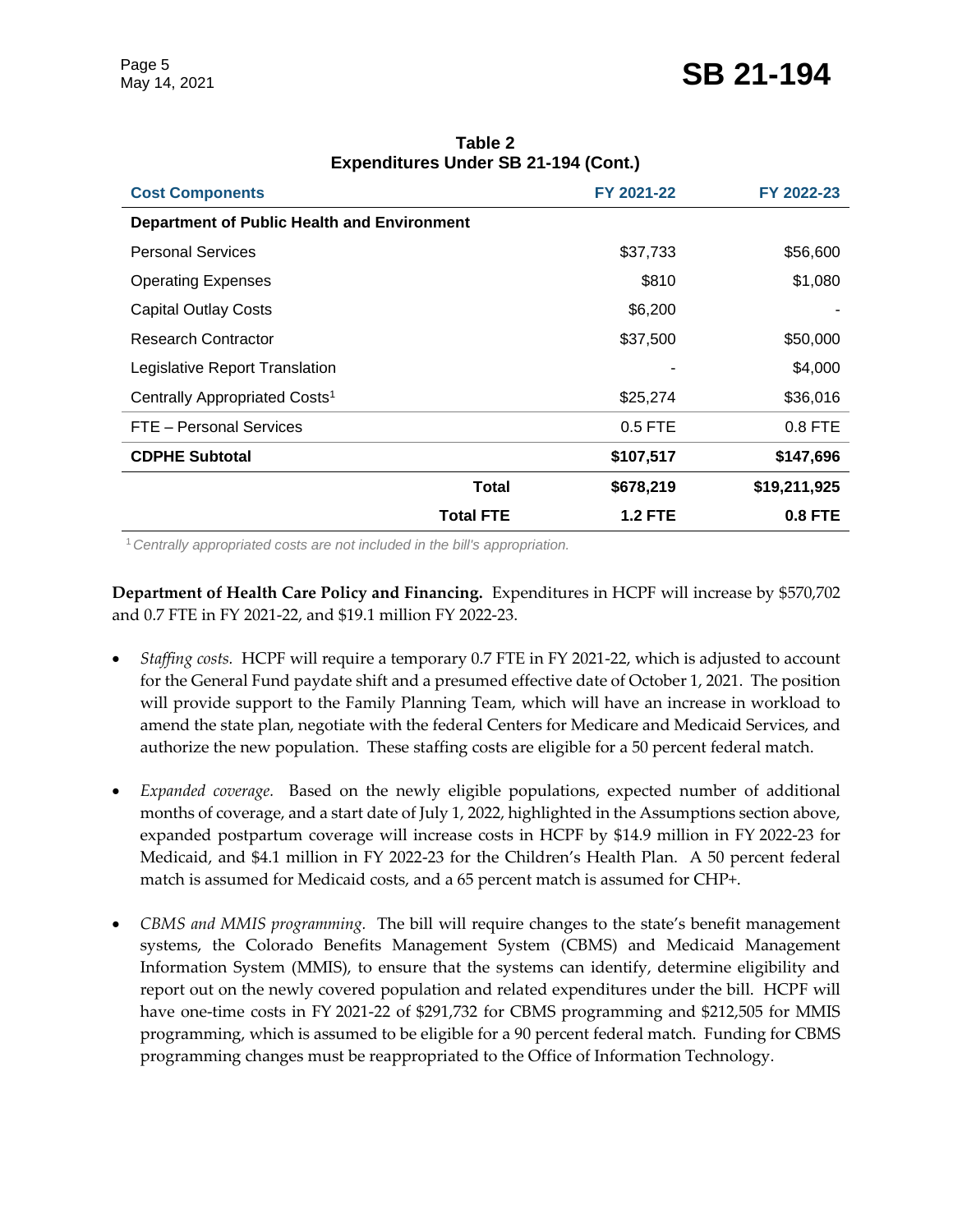**Department of Public Health and Environment.** General Fund expenditures in the CDPHE will increase by \$107,517 and 0.5 FTE in FY 2021-22, and by \$147,696 and 0.8 FTE in FY 2022-23.

- *Staffing costs.* CDPHE will require an additional 0.3 FTE in FY 2021-22 and 0.5 FTE in FY 2022-23 to conduct research, collect stakeholder input, and develop recommendations. CDPHE further requires 0.2 FTE in FY 2021-22 and 0.3 FTE in FY 2022-23 to manage a contractor who will be conducting independent research on behalf of the Maternal Mortality Review Committee, as required by the bill. The expansion of other responsibilities for the Colorado Maternal Mortality Review Committee can be accomplished within existing appropriations.
- *Research contractor.* The Maternal Mortality Review Committee does not have capacity or expertise to conduct this study required by the bill, so will hire a contractor to perform the work. This cost will be \$37,500 in FY 2021-22, which is prorated for the legislative effective date, and \$50,000 in FY 2022-23.
- *Legislative report translation.* CDPHE will have costs of \$4,000 in FY 2022-23 to translate the full legislative report and materials used in preparing the report into Spanish.

**Department of Regulatory Agencies.** The bill may require the department to conduct outreach, education and rule-making regarding changes to state-regulated health benefit plans. This workload increase can be accomplished within existing appropriations.

**Centrally appropriated costs.** Pursuant to a Joint Budget Committee policy, certain costs associated with this bill are addressed through the annual budget process and centrally appropriated in the Long Bill or supplemental appropriations bills, rather than in this bill. These costs, which include employee insurance and supplemental employee retirement payments, are estimated to be \$36,604 in FY 2021-22 and \$36,016 in FY 2022-23.

#### **Effective Date**

The bill takes effect 90 days following adjournment of the General Assembly sine die, assuming no referendum petition is filed.

#### **State Appropriations**

For FY 2021-22, the bill requires the following appropriations:

- \$559,372 and 0.7 FTE to the Department of Health Care Policy and Financing, including \$77,991 from the General Fund and \$481,381 in Federal Funds;
- \$291,732 reappropriated from the HCPF appropriation above to the Office of Information Technology; and
- \$82,243 and 0.5 FTE from the General Fund to the Department of Public Health and Environment.